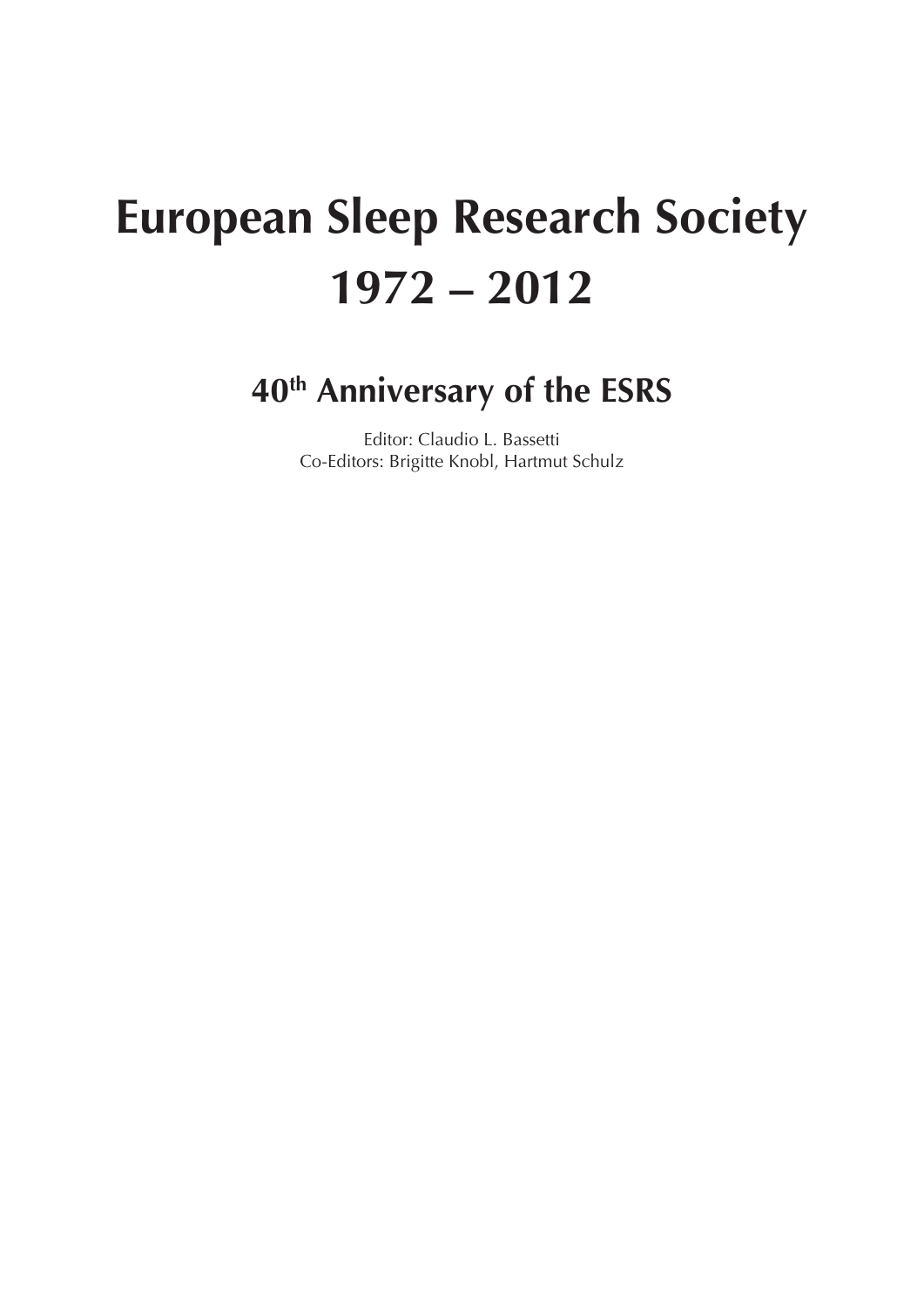### **Manasseina, Pavlov and the Russian School**

#### *Vladimir M. Kovalzon*

*Severtsov Institute Ecology/Evolution, Russian Academy of Sciences, Moscow, Russia*

Next year we'll celebrate the 170<sup>th</sup> anniversary of the birth of Maria Mikhailovna Manasseina-Korkunova (1843 – 1903), also known as Marie von Manassein and Marie de Manacéine, a pioneer experimental somnologist. Manasseina published articles in Russian, French and German, and she is sometimes mistakenly referred to as a French or German male scientist. Maria Manasseina worked as a physiologist in St. Petersburg from 1872, performing studies in dog puppies with prolonged deprivation of sleep using forced walking and handling. She came to the conclusion that the main effects originate in the brain itself and are very different from that associated with 20 – 25 days of starvation. Manasseina concluded that sleep is more important for an organism than food, and rejected "the strange opinion regarding sleep as a useless, stupid and even noxious habit". In 1892, Manasseina published a sizeable hardcover volume entitled "Sleep as one third of human life, or physiology, pathology, hygiene and psychology of sleep". Its revised and significantly expanded version was later published in English (1897) and Swedish. According to Manasseina, "scientists who regarded sleep as a cessation or diastole of cerebral activity are mistaken, for during sleep the brain as a whole does not sleep at all, it does not stay idle entirely, but only those parts of it which constitute an anatomic substrate of consciousness are under the process of sleeping". "Sleep is a time for the rest of our consciousness", she wrote. This book on sleep was the best known of all Manasseina's works and positive reviews were published in "Philosophical Reviews" and "Science" in 1898.



**Photo 1.** Maria Manasseina (1860ties) and her original book

Manasseina presented her results at the International Congress of Medicine in Rome (1894). Her works had a tremendous impact on sleep science. In 1896 two American psychologists, G. T. V. Patrick and J. A. Gilbert, clearly inspired by Manasseina's pioneer work, performed the first study of sleep deprivation in humans, and in 1898 three Italian investigators, L. Daddi, G. Tarozzi and C. Agostini, also inspired by her studies, performed more detailed investigation of sleep deprivation in dogs. Later, at the beginning of the  $20<sup>th</sup>$  century, the Japanese scientist K. Ishimori and the

French scientist H. Piéron, independently made the first attempts to explore the accumulation of sleep substances ("hypnotoxins") in a sleep-deprived organism and their transmission to nondeprived animals (donor-recipient transfusions). Being influenced by Manasseina's work, both researchers referred to her book and followed Manasseina's method of sleep deprivation in their experiments, also on dogs (see Kovalzon, 2009, for the references).

It is well known that the great Pavlov was very much interested in sleep problems, considering sleep as the key to his theory of higher nervous activity. Everyone knows his definition of sleep as a "spreading cortical inhibition". After the discovery of paradoxical (REM, dreaming) sleep, it seemed that Pavlovian theory had become hopelessly obsolete in this respect. Indeed, the idea of the creation of the "physiology of dreaming" could not come to his mind. However, if we take into account slow wave (NREM, orthodoxic) sleep, "sleep in general", and recall some recent discoveries, such as the strong activation of inhibitory neurons and the release of their mediators – GABA, galanin, adenosine, starting in local hypothalamic areas and gradually spreading through the neocortex; or the extreme hyperpolarization of thalamo-cortical neuronal network which, being alternated with brief depolarization periods, predominates during this state, we can hardly come to the conclusion that this fully intuitive idea of Ivan Pavlov about sleep was completely wrong.



**Photo 2.** Ivan Pavlov (1849 – 1936)

At the end of his long life, in 1935, Pavlov wrote: "It is clear that our diurnal working is nothing but a sum of irritations that is the cause of a correspondent sum of exhaustion and when this sum of exhaustion comes to the end it induces automatically, by internal humoral way, the inhibitory state followed by sleep". This formulation could be regarded as prophetic – it actually sounds quite contemporary.

Russian-originated scientists and their ideas have certainly played an important role in history of sleep science. It would be sufficient to remember that Nathaniel Kleitman (1895 – 1999) was born in, and graduated from a secondary school in, Kishinev, Russia (now in the Republic of Moldova). Russian was his native language, and it was a paper of the Russian authors M. P. Denisova and N. L. Figurin "Periodic events in children sleep" (1926) which became the starting point for the revolutionary discovery of REM sleep in 1953 (Dement, 2001).

Despite the great detriment caused to Russian physiology by the victory of dogmatics (approved by Stalin) at the so-called "Pavlovian session" in 1950, during the post-Stalin period (60ties – 80ties) basic studies of the mechanisms of sleep-